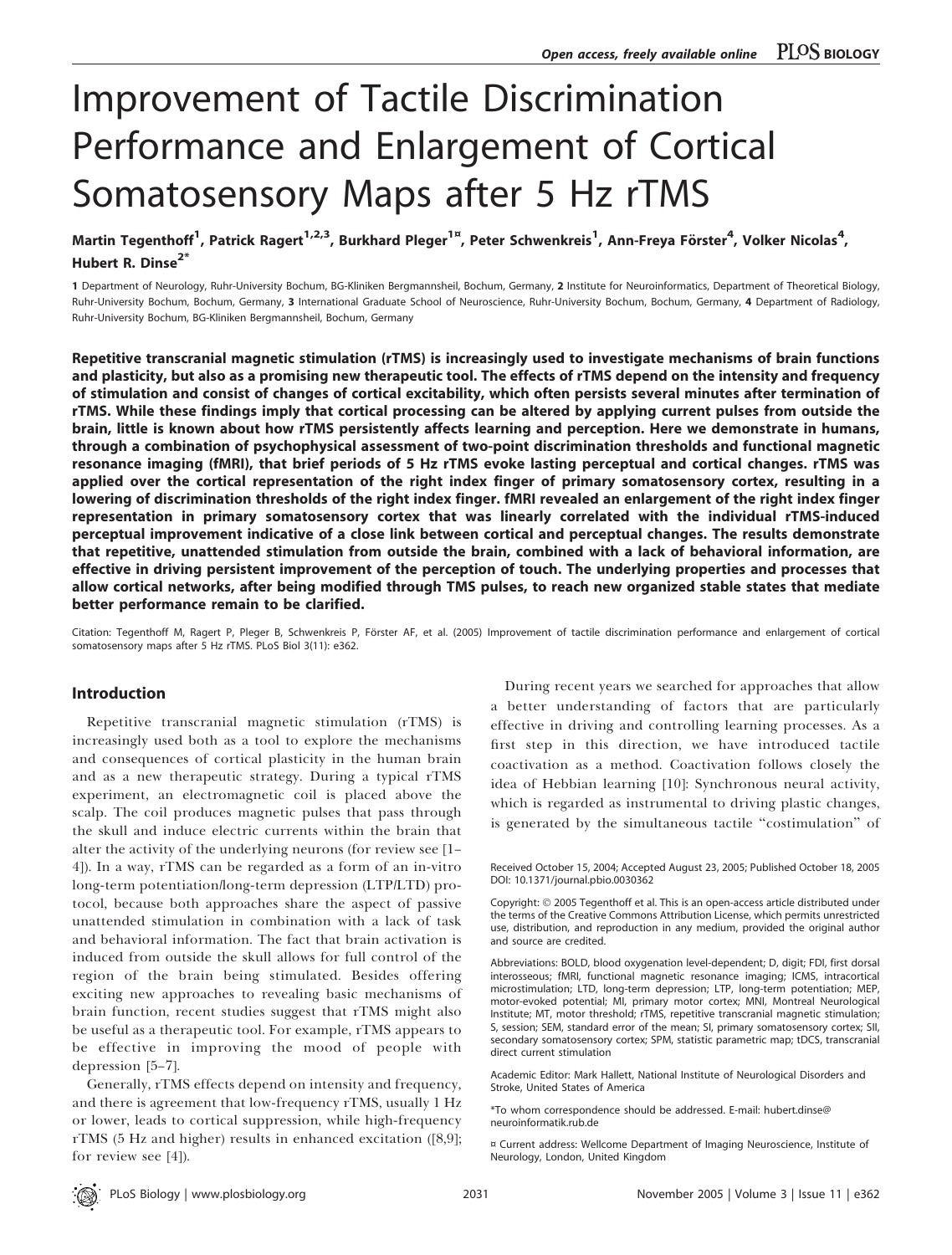skin surfaces on the tip of the index finger (also termed second digit [D2]). Accordingly, coactivation is a task-free, unattended stimulation that enforces localized activation patterns. The protocol has been shown to induce a particular form of perceptual learning that parallels cortical reorganization [11–17]. Because coactivation allows for full control of the input statistics used for driving plastic changes, it is highly effective in the systematic study of the impact of unattended but patterned stimulation on plastic capacities of cortical networks and associated perceptual skills without invoking task training or cognitive factors such as attention or reinforcement [18]. The latter is in line with a recent study, according to which perceptual learning occurs even without awareness by repetitive exposure to stimuli that are below the threshold of visibility and that are irrelevant to the central task [19].

In the present study, we went one step further: Under the assumption that coactivation induces synchronous neural activity at a cortical site selected by the location of tactile stimulation, we short-cut the entire sensory pathway to enforce locally, from outside the skull, synchronized activity over the index finger representation of primary somatosensory cortex (SI) by means of high-frequency (5 Hz) rTMS. Experiments on cortical excitability changes documented that cortical processing can be altered by means of repetitive current pulses from outside the skull. Recently we showed that 5 Hz rTMS over the median nerve representation of SI persistently increases cortical excitability [20]. However, little is known so far about high-frequency rTMS effects on perceptual skills and possible associated changes of cortical representational maps. By combining psychophysical methods with functional imaging, we demonstrate here that 5 Hz rTMS applied in humans persistently improves tactile discrimination performance as a marker of perceptual skills parallel to changes in SI maps.

# Results

#### Psychophysical Effects of rTMS

We first assessed tactile acuity by measuring two-point discrimination thresholds on the tips of the right and left index finger in 33 right-handed participants (Figure 1). To obtain a stable baseline, we tested in all participants thresholds of the right index finger in five consecutive sessions that revealed little fluctuation in thresholds (multivariate ANOVA with factor session:  $F_{[4,128]} = 1.296$ ,  $p = 0.275$ ; Figure 2A). After the fifth session, rTMS was applied with a figure-eight coil positioned over the representation of the right index finger in left SI. Discrimination thresholds were retested 5 min after termination of rTMS. Psychometric functions showed a distinct shift towards smaller separation distances after rTMS, indicating that discrimination thresholds were significantly lowered (Figures 2A, 3, and 4; repeated measures of the difference between pre-rTMS and post-rTMS [hereafter referred to as pre-post] ANOVA  $F_{[1,32]} = 333.401, p <$ 0.0001; posthoc Scheffé-test of post-rTMS versus session (S) 1–S5 [S5 is the pre-rTMS session];  $0.003 \ge p \le 0.0001$ ,  $n = 33$ ).

#### Time Course of Recovery of Psychophysical rTMS Effects

To obtain information about the duration of the effect, we retested thresholds of the right index finger 45, 90, and 135 min after termination of rTMS (hereafter termed recovery



Figure 1. Experimental Design

S1–S5 served to create a stable discrimination performance for the right D2. D4 and the left index finger (D2), serving as controls to assess spatial specificity of the effects, were tested at session S5 (pre-rTMS), because task familiarization has been shown to generalize across fingers. After S5, pre-fMRI measurements were performed, then two rTMS sessions separated by 45 min were applied over the left cortical index finger representation in SI. After the termination of rTMS, in session S6 the postrTMS condition was measured for both index fingers and the ring finger. Then post-fMRI measurements were repeated. S7–S10 served to assess the recovery of the rTMS-induced effects on thresholds. Recovery of BOLD signals was assessed 3 h after termination of rTMS. DOI: 10.1371/journal.pbio.0030362.g001

after 45 min [rec45], recovery after 90 min [rec90], and recovery after 135 min [rec135]) in five individuals, and after 3 h in an additional six. As shown in Figure 2B, there was a gradual restoration of previous levels of performance found under pre-rTMS conditions (pre-post difference  $\pm$  standard error of the mean [SEM], 0.24 mm  $\pm$  0.01; repeated measures ANOVA,  $F_{[1,4]} = 31.00$ ,  $p = 0.005$ ). These results demonstrate that tactile discrimination performance can be modified by rTMS, the improvement persisting approximately 2 h (t-test for D2: pre-rTMS versus rec135:  $p = 0.29$ ,  $n = 5$ ; t-test for D2: pre-rTMS versus rec180:  $p = 0.15$ ,  $n = 6$ ).

### Spatial Selectivity of rTMS Effects

A number of tests were performed to measure the effect of rTMS on digits other than the index finger to determine how selective tactile discrimination can be modified. Previous studies had shown that the left index finger showed a stable performance comparable to that observed for the right index finger during the initial sessions, S1–S5 [11–15,21]. As a first control of the spatial specificity, we therefore measured thresholds of the index finger of the left hand at S5 (prerTMS) and S6 (post-rTMS) with rTMS still applied over the right index finger representation. After rTMS (S6), thresholds of the left index finger remained unchanged (*t*-test,  $p = 0.644$ ,  $n = 33$  [Figure 3]). As a next step, we measured the discrimination thresholds of the ring finger of the right hand with rTMS delivered over the cortical representation of the right index finger. In the cortical map of the homunculus, the ring finger is located medially from the representation of the index finger. According to magnetoencephalographic mapping studies, the representations of the index finger and ring finger (also termed D4) are separated by several millimeters [22–24]. Comparing the thresholds for the ring finger preand post-rTMS revealed that thresholds were also lowered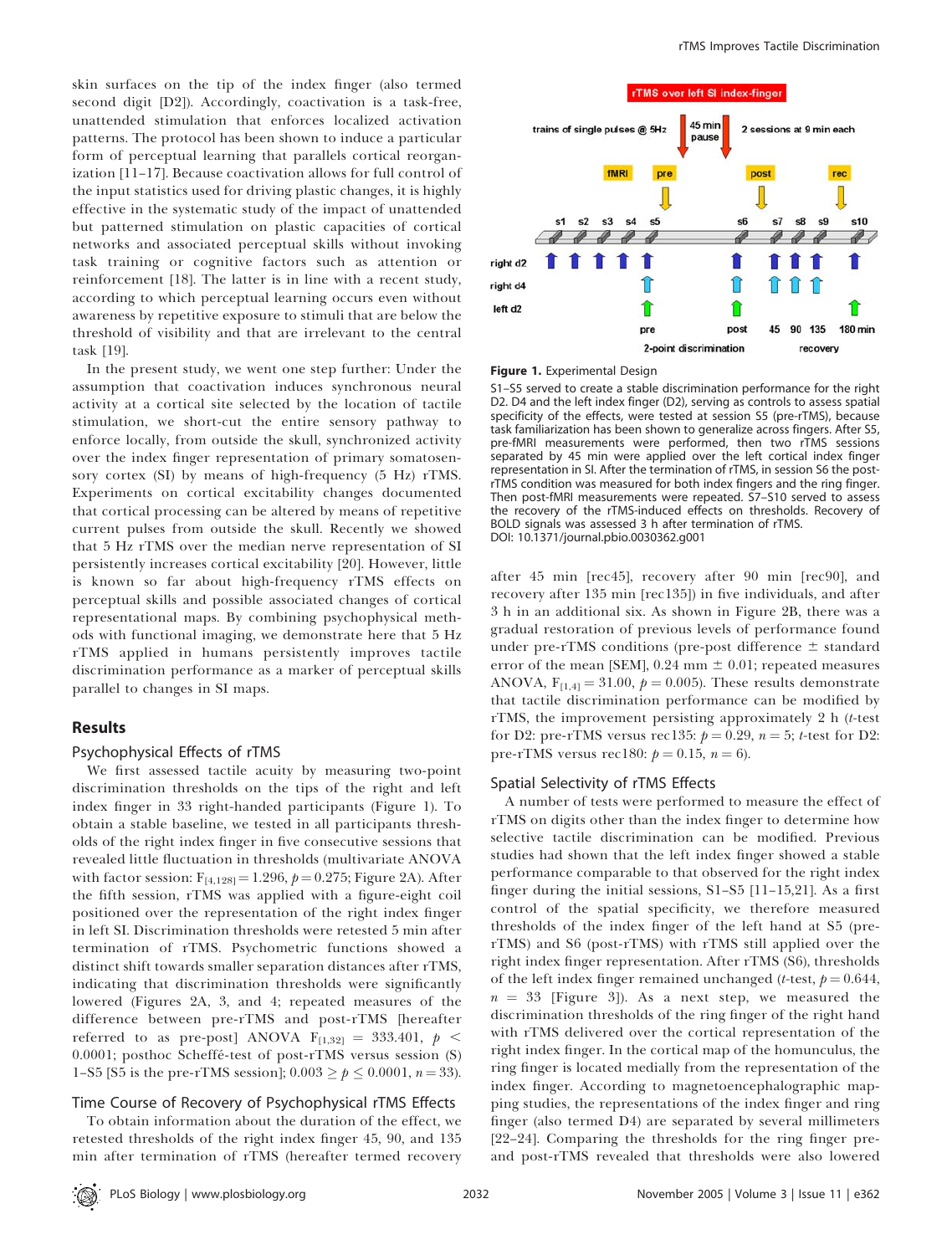



(A) Effects of rTMS on discrimination thresholds on the right index finger. Data represent average from all participants ( $n = 33$ ). Dots represent mean thresholds, boxes show the standard errors, and whiskers correspond to the standard deviation. rTMS period over of the right index finger representation in left SI is indicated by an arrow. Shown are the baseline measurements from 5 consecutive sessions before rTMS. After session S5 (pre-rTMS condition), rTMS was applied. After rTMS (post-rTMS), discrimination thresholds were significantly reduced. (B) Comparison of the rTMS-induced threshold changes of D2 and D4, and of the time course of recovery (mean  $\pm$  SEM). For D4, threshold changes were smaller, and persistence of threshold changes was shorter, compared to D2, suggesting that rTMS efficacy drops over a cortical distance spanning the representations between D2 and D4. DOI: 10.1371/journal.pbio.0030362.g002

(pre-post difference, 0.17 mm; t-test,  $p = 0.004$ ,  $n = 5$ ), but to a lesser extent (Figures 2B and 3). When we measured the duration of the effect of rTMS on discrimination thresholds of the ring finger, we found that the rTMS-evoked reduction of thresholds vanished within 90 min (t-test for D4; pre-rTMS versus rec $90: p = 0.78$ , Figure 2B).

The spatial specificity of the rTMS effects was further tested in additional five participants, where we applied rTMS over the lower leg representation [25], but measured discrimination thresholds for the left and right index finger. Mean  $\pm$  SEM of thresholds were 1.40  $\pm$  0.08 mm for the right and  $1.51 \pm 0.15$  mm for the left index finger before rTMS. No changes in thresholds of the index finger were found (t-test right D2, pre-post,  $p = 0.828$ ; t-test left D2, pre-post:  $p = 0.253$ [Figure 3]). Finally, we applied 5 Hz sham-rTMS over the left SI in another five participants, revealing no changes in tactile performance for the right and left index finger (t-test right





Mean percent changes ( $\pm$  SEM) in discrimination thresholds after rTMS application expressed as post-rTMS relative to pre-rTMS (pre  $=$  100 %). At the bottom, the site of assessment of tactile acuity is given in black, and the site of TMS application is given in blue. Threshold changes are shown for the right index finger after sham rTMS (red); right index finger after rTMS over left representation of right lower leg (yellow); right index finger after rTMS over left representation of right index finger (dark blue); right ring finger after rTMS over left representation of index finger (light blue); and left index finger after rTMS over left representation of right index finger (green).

DOI: 10.1371/journal.pbio.0030362.g003

D2, pre-post,  $p = 0.711$ ; t-test left D2, pre-post,  $p = 0.729$ [Figure 3]).

## Cortical Effects of rTMS

To investigate parallel cortical changes evoked by rTMS, we measured in a subpopulation of participants ( $n = 12$ ) blood oxygen level-dependent (BOLD) signals before and after rTMS following electrical stimulation of the right and left index finger (Figure 4). The psychophysical performance of these individuals matched that described for the whole population above for both the pre- and post-rTMS condition. For the pre-rTMS session, the results of the group analysis revealed focused SI activation in the postcentral gyrus as seen in the estimated statistic parametric map (SPM) (Figure 4A). In addition, in line with previous experiments [14], we found a broad secondary somatosensory cortex (SII) activation contralateral and ipsilateral to the stimulated index finger in the parietal operculum above the Sylvian fissure (Figure 4A). For each participant, the coordinates of maximal BOLD activity could be assigned to SI or SII according to the Talairach atlas [26]. After rTMS, we found an enlargement of activation pattern and an enhancement of the amplitude of the BOLD signal only in the left, rTMS-treated SI (Figures 4A, 4C–4E, and 5). This observation was confirmed by a randomeffect analysis, according to which significantly activated areas were only localized in SI ipsilateral to the rTMSstimulated index finger representation, but not in contralateral SI or SII (Figure 4C–4E).

According to the psychophysical data, the rTMS-induced threshold changes recovered after about 2 h. Therefore, we also assessed cortical recovery by measuring BOLD signals 3 h after termination of rTMS ( $n = 6$ ). In all participants, the rTMS-induced changes of the right index finger came back to pre-rTMS conditions both perceptually and cortically (Figures 2B and 4A). We also recorded BOLD signals under the control conditions described above to demonstrate the spatial selectivity of the rTMS-induced changes. The cortical representations of the left index finger were unaffected after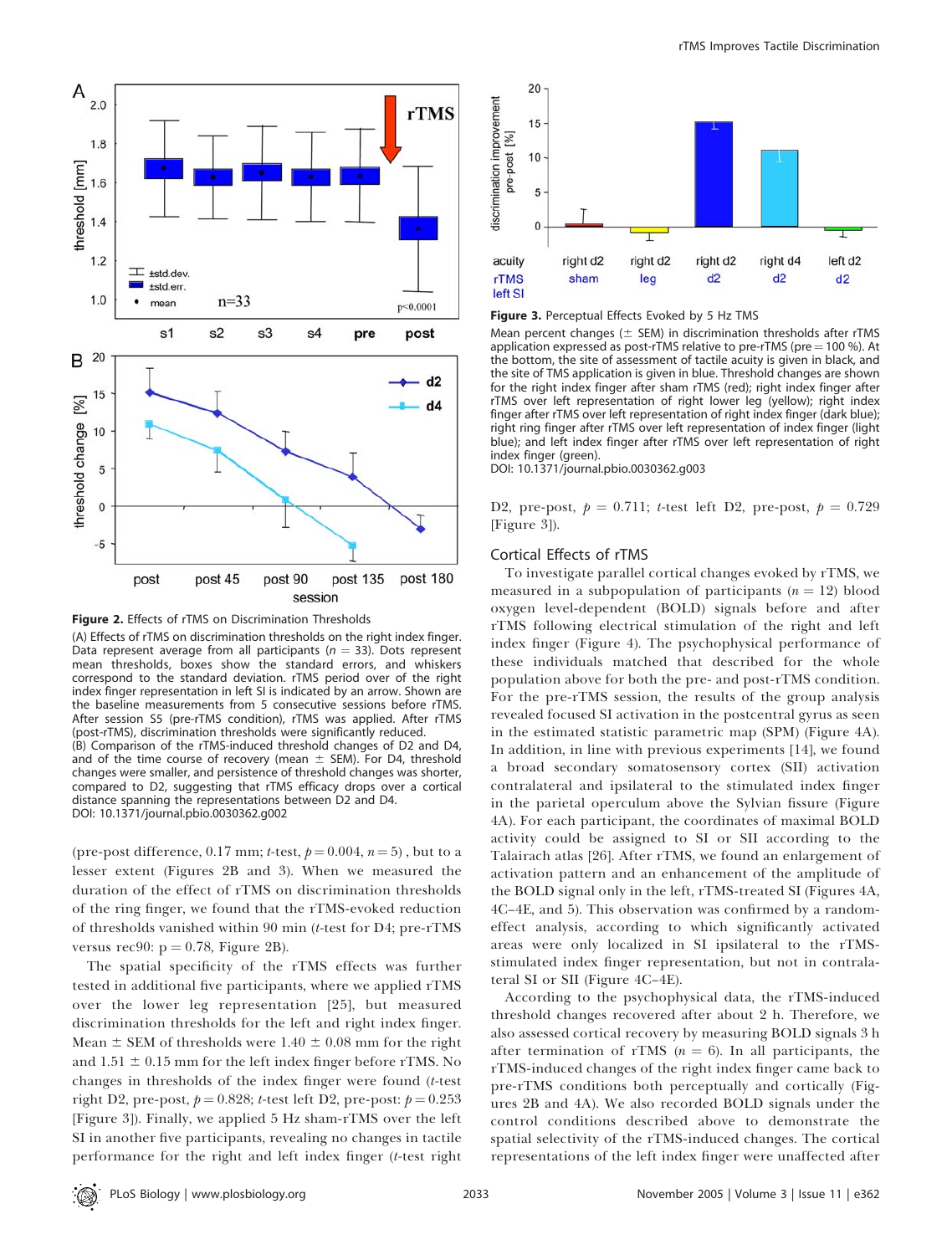

#### Figure 4. Effects of rTMS on BOLD Signals

(A) rTMS effect on BOLD signals of a single participant detected pre-rTMS, post-rTMS, and 3 h after rTMS in the left SI ipsilateral to the rTMS site in the postcentral gyrus, and in the contralateral SII in the parietal operculum above the Sylvian fissure. Activations are projected on a rendered T1-weighted MRI dataset. Comparing pre- with post-rTMS fMRI sessions revealed enlarged activation and increased BOLD signal intensity in left SI ipsilateral to the rTMS site. These changes of BOLD signal characteristics recovered 3 h after termination of rTMS.

(B) Psychometric functions illustrating the rTMS-induced improvement of discrimination threshold for the individual shown in (A). Correct responses in percent (red squares) are plotted as a function of separation distance together with the results of a logistic regression line (blue with blue diamonds). 50% levels of correct responses are shown as well as thresholds. Top graph, pre-rTMS; middle graph, post-rTMS condition, immediately after rTMS; bottom graph, recovery after 3 h. After rTMS there is a distinct shift in the psychometric functions towards lower separation distances by 0.20 mm, which recovers to pre-rTMS conditions 3 h later (pre-rTMS, 1.75 mm; recovered, 1.72 mm).

(C) Random-effect analysis (paired t-test pre-post, right D2 stimulation) revealed significant changes of activated patterns localized in SI ipsilateral to the rTMS stimulated D2 representation ( $n=12$ , pre- versus post-rTMS; threshold,  $p=0.001$ , uncorrected for multiple comparisons; S1-parameters, 32 voxels; T-score  $=$  4.15; x,y,z (mm), -54, -14, 50; Talairach position, postcentral gyrus, Brodmann area 3).

(D) No changes of BOLD activity were found in the right hemisphere contralateral to the rTMS site (paired t-test pre- versus post-rTMS, left index finger stimulation; threshold,  $p = 0.001$ , uncorrected for multiple comparisons) and in SII.

(E) Changes in activation pattern as obtained from random effects analysis (paired t-test pre- versus post-rTMS, right index finger stimulation; compare with [C]), superimposed on a glass brain for visualization. Views are from top (left grid), back (middle grid), and right (right grid). DOI: 10.1371/journal.pbio.0030362.g004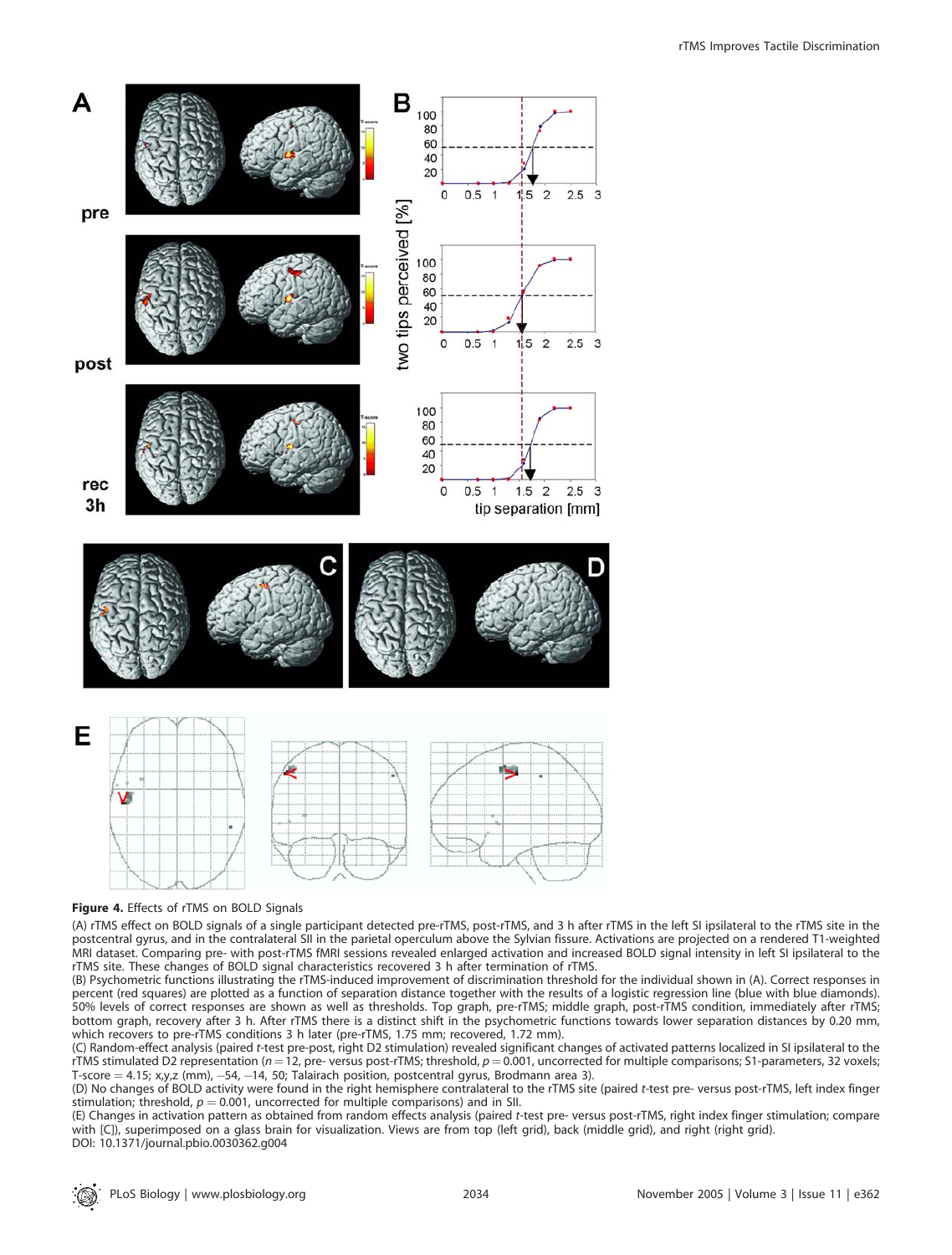

Figure 5. Cortical Effects Evoked by 5 Hz TMS

Mean percent changes ( $\pm$  SEM) of the number of activated voxels after rTMS application expressed as post-rTMS relative to pre-rTMS (pre  $=$  100 %). At the bottom, the site of cortical measurement (cortical representation of the index finger D2 in SI) is given in black, and the site of TMS application is given in blue. Shown are cortical changes in activation of the representation of the right index finger in left SI after sham rTMS (red); right index finger in left SI after rTMS over the lower leg representation in left SI (yellow); right index finger in left SI after rTMS over the index finger representation in left SI (blue); and left index finger in right SI after rTMS over the index finger representation in left SI (green).

DOI: 10.1371/journal.pbio.0030362.g005

rTMS (Figure 5;  $n = 12$ ). Similarly, imaging the right index finger after rTMS applied over the lower leg representation revealed no alterations (Figure 5;  $n = 5$ ), as was the case after sham-rTMS (Figure 5;  $n = 5$ ).

# Relation between rTMS-Induced Discrimination Improvement and Reorganization

The rTMS-induced effects on discrimination thresholds all varied individually, as did the enlargement of the right index finger representations. According to animal studies, map size changes are a reliable predictor of changes in individual performance [27,28]. We therefore performed a linear correlation analysis (Pearson) between cortical enlargement (number of activated voxels) and psychophysical threshold reduction [13–16], which revealed a significant relationship between the rTMS-induced map enlargement and parallel changes in discrimination thresholds (Figure 6). Individuals who showed a large cortical reorganization benefited most from rTMS, while little gain in discrimination abilities was associated with small changes in BOLD signals (Pearson linear correlation,  $r = 0.603$ ,  $p = 0.037$ ). This analysis indicates a close link between individual gain in performance and the degree of reorganizational changes, which was restricted to the contralateral SI digit representation.

# **Discussion**

Our results demonstrate that an improvement of tactile discrimination of the index finger can be induced directly by applying 5 Hz rTMS to the cortical index finger representation of SI from outside the skull. The increase in perceptual performance persisted up to 2 h after termination of rTMS, and was accompanied by an enlargement of the index finger



enlargement SI digit representation post-pre (number of voxels)

Figure 6. Relation between Perceptual and Cortical rTMS-Evoked Changes

Linear correlation analysis (Pearson,  $r = 0.603$ ,  $p = 0.037$ ) between individual rTMS induced changes in BOLD signals in SI (difference in activated voxels post-pre) and associated changes of two-point discrimination thresholds post-pre. DOI: 10.1371/journal.pbio.0030362.g006

representation in SI. The cortical changes had the same time course of recovery as the perceptual improvement. Most notably, the individual degree of cortical enlargement was correlated with the individual gain in tactile acuity induced by rTMS. Thus, to our knowledge this is the first report that a locally enforced cortical activation pattern, evoked by applying 5 Hz rTMS over the index finger representation in SI (a procedure that shortcuts the entire sensory pathway), has the potential to drive perceptual improvements that outlast the stimulation period for almost 2 h. The underlying processes are spatially specific and can be assessed psychophysically as well as by means of noninvasive imaging techniques.

#### Spatial Selectivity of the Observed Effects

In order to drive specific changes in perception, the underlying cortical activation induced by rTMS should be specific. Evidence for spatially far-reaching alterations has been demonstrated with low-frequency rTMS. Enhancement of excitability in the primary motor cortex (MI) was described after 1 Hz rTMS in contralateral MI that persisted for 30 min through a modulation of interhemispheric interactions [29]. The same conclusion was reached in a study demonstrating improvement of ipsilateral sequential simple finger movements that persisted for 10 min after 1 Hz rTMS over MI, presumably by releasing the contralateral MI from transcallosal inhibition [30].

We therefore performed a number of control experiments designed to provide information about the spatial specificity, i.e., skin areas that underwent changes in discrimination. Specifically, we compared discrimination performance of the right and left index finger after rTMS over the index finger representation in left SI, and performance of the right index and ring finger after rTMS over the index finger representation in left SI. In addition, we compared performance of the right index finger after rTMS was applied over the representation of the index finger or lower leg (Figures 3 and 5).

Generally, we found no effects when the test site (left index finger) and the rTMS-treated site (right index finger representation) were within different hemispheres. More importantly, we also found no effects when the test site (index finger) and the rTMS-treated site (lower leg representation)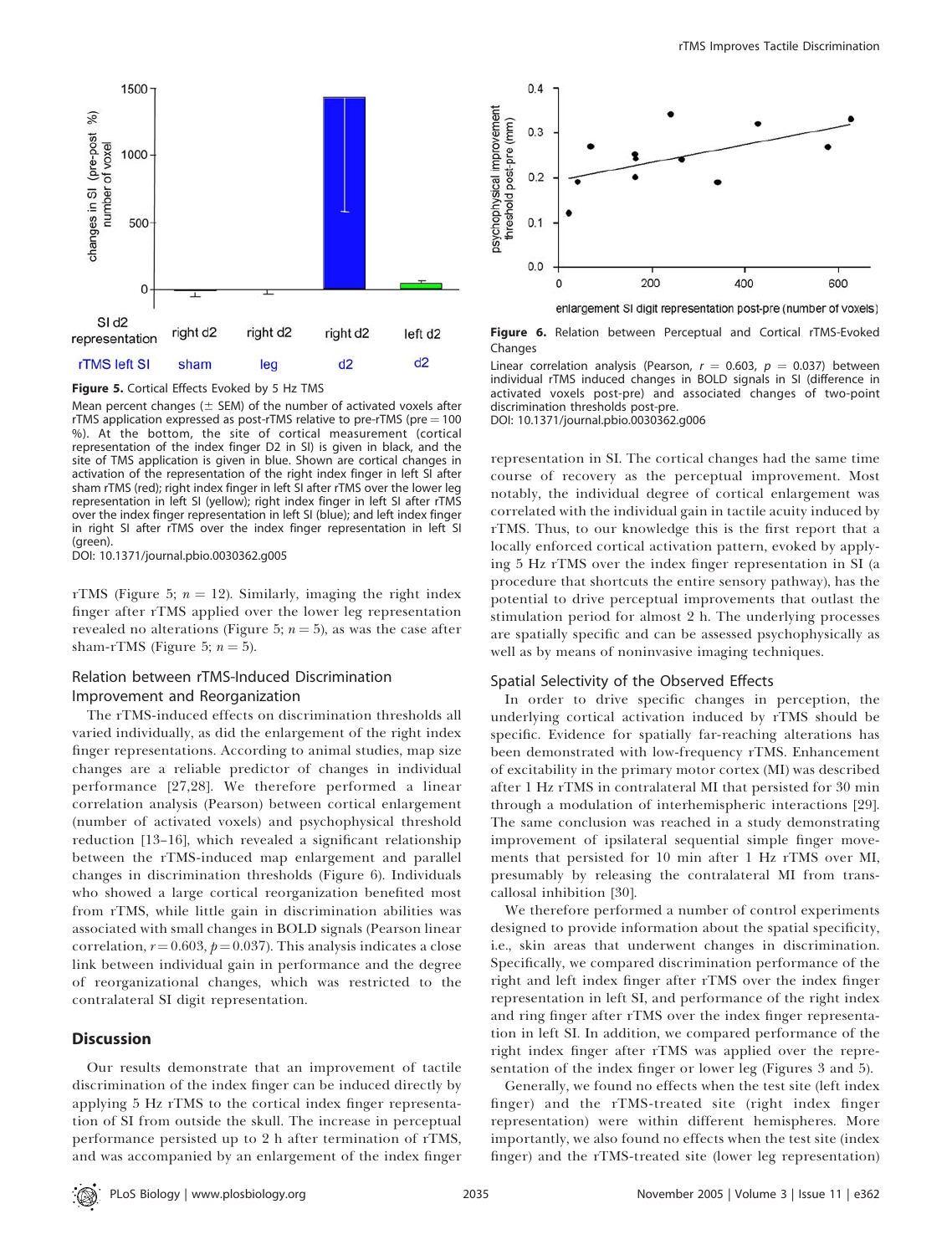were within the same cortical body map of the homunculus in left SI, but were separated by several centimeters [22,23]. This lack of effects indicates that applying rTMS at a more remote location resulted in no recordable changes of the index finger, neither for the psychophysical assessment of discrimination nor for the imaging of BOLD signals. This finding is compatible with recent positron emission tomography imaging data that demonstrated that the region of tissue that is activated during 5Hz rTMS is confined and focused [31].

After rTMS application over the index finger representation, we observed a discrimination improvement for the index and the ring finger, which are separated cortically by only a few millimeters [22–24]. However, the rTMS effects on the threshold of the ring finger were smaller in magnitude and were observable for a shorter period of time after rTMS as compared to the index finger, which supports the argument that there is a drop-off of rTMS efficacy over a cortical distance spanning the representations between the index and ring fingers. An even more refined spatial effectiveness of rTMS might be limited not by the spread of rTMS currents but by a general limitation of interdigit separation. In fact, presenting vibrotactile spatial patterns in a pattern identification task revealed substantial interference across fingers of the same hand based on response competition [32]. The typical pattern of mislocalizations onto neighboring fingers observed in a finger localization task can best be explained by digit-overlapping receptive fields [33]. Evidence for considerable cross-talk between neighboring digits comes from the above coactivation experiments described in the introduction, where only the tip of the index finger is coactivated: While the index finger of the left hand remains unaffected in all cases, the tactile two-point discrimination thresholds were also lowered on neighboring digits D1 and D3 (unpublished data).

#### Forms of Unattended Stimulation

The major finding of our study—a demonstration of perceptual improvement as a marker of synaptic alterations solely through unattended stimulation from outside the skull—is not restricted to SI. Using an orientation discrimination task [34], we recently demonstrated that 5 Hz rTMS applied over central primary visual cortex improves orientation discrimination in humans for 24 h [35].

Besides low- and high-frequency rTMS, the excitability of the cerebral cortex can be modulated by transcranial direct current stimulation (tDCS), which offers the advantage of portable equipment. In addition to excitability changes, which can be controlled by the polarity, duration, and current strength of stimulation [36], tDCS also affects perception, such as a suppression of tactile discrimination through cathodal stimulation [37]. Recent findings in a patient with chronic subcortical ischemic stroke document the beneficial effect of tDCS on motor function and raise the hypothesis of its potential application in neurorehabilitation [38].

A variant of rTMS resembling our rTMS protocol is the socalled intracortical microstimulation (ICMS), which is used in animal models to drive reorganization of cortical and subcortical maps and receptive fields [18,39–43]. ICMS consists of high-frequency electrical pulse trains that are delivered through a microelectrode at very low currents, usually less than 10  $\mu$ A [39,40,44]. ICMS has been interpreted as a form of LTP/LTD-like stimulation applied under in vivo

conditions in the intact brain [40,45]. Because both ICMS and rTMS enforce neural activity locally, both protocols work largely independently of the peripheral and subcortical pathways and the constraints provided by particularities of a sensory pathway and its preprocessing.

# Relation of rTMS Effectiveness to Coactivation

As outlined in the introduction, application of the socalled coactivation protocol in humans revealed its substantial potential to alter tactile performance in parallel to cortical enlargement [12–16,21,46]. During the coactivation, skin locations on the tip of the index finger are simultaneously coactivated to induce temporally synchronized activation in the cortical finger representation, and rTMS shortcuts the sensory pathway by directly enforcing temporally structured activity at cortical sites.

The common idea behind both protocols is to induce changes of cortical representations solely through unattended, passive stimulation [46]. At a psychophysical level, both protocols evoked the same magnitude of changes in tactile acuity thresholds; however, rTMS-induced changes recovered faster (3 h after rTMS versus 24 h after coactivation). Another difference was found for the associated changes in cortical representations: While both protocols increased the size of the cortical finger representation in SI, where the amount of reorganization was linearly correlated with the gain in discrimination improvement, rTMS did not affect the finger representation in SII as compared to coactivation. One explanation for this discrepancy could be that SII reorganization requires either direct activation or activation mediated through ascending subcortical pathways [47].

The rTMS results presented here, in combination with those of the coactivation and ICMS experiments, demonstrate that unattended stimulation protocols alone are sufficient to drive plastic changes when they fulfill the requirement of highfrequency repetition, as in the case of rTMS or ICMS, or the requirement of simultaneity, i.e., pairing of stimuli. Cortical excitability has been shown to be modulated by subtle adjustment of the timing of a paired associative stimulation protocol of repetitively pairing median nerve simulation with TMS over human motor cortex [48]. The importance of simultaneity in the coactivation task was demonstrated by using a single, small stimulation site instead of one large area. When this protocol was applied for 3 h, no effects on discrimination nor on cortical maps in SI and SII were found, indicating that ''coactivation'' is indeed crucial [14].

# Relation between Cortical Excitability Changes and Perception

Effects of rTMS are often described in terms of perceptual extinction, a so-called virtual lesion [2,3], and in terms of changes of cortical excitability. Low-frequency stimulation, usually in the range of 1 Hz, has been shown to induce inhibition [9,49,50], while so-called ''high-frequency'' stimulation (around 5 Hz or higher) leads to increased excitability [8,51–54]. Interestingly, changes in cortical excitability are not limited to the period of stimulation, but can persist for variable amounts of minutes.

Perceptually, the detection of tactile stimuli is suppressed during rTMS [55], as is localization performance [56]. Using low-frequency rTMS, impairment of tactile frequency discrimination performance in humans has been reported that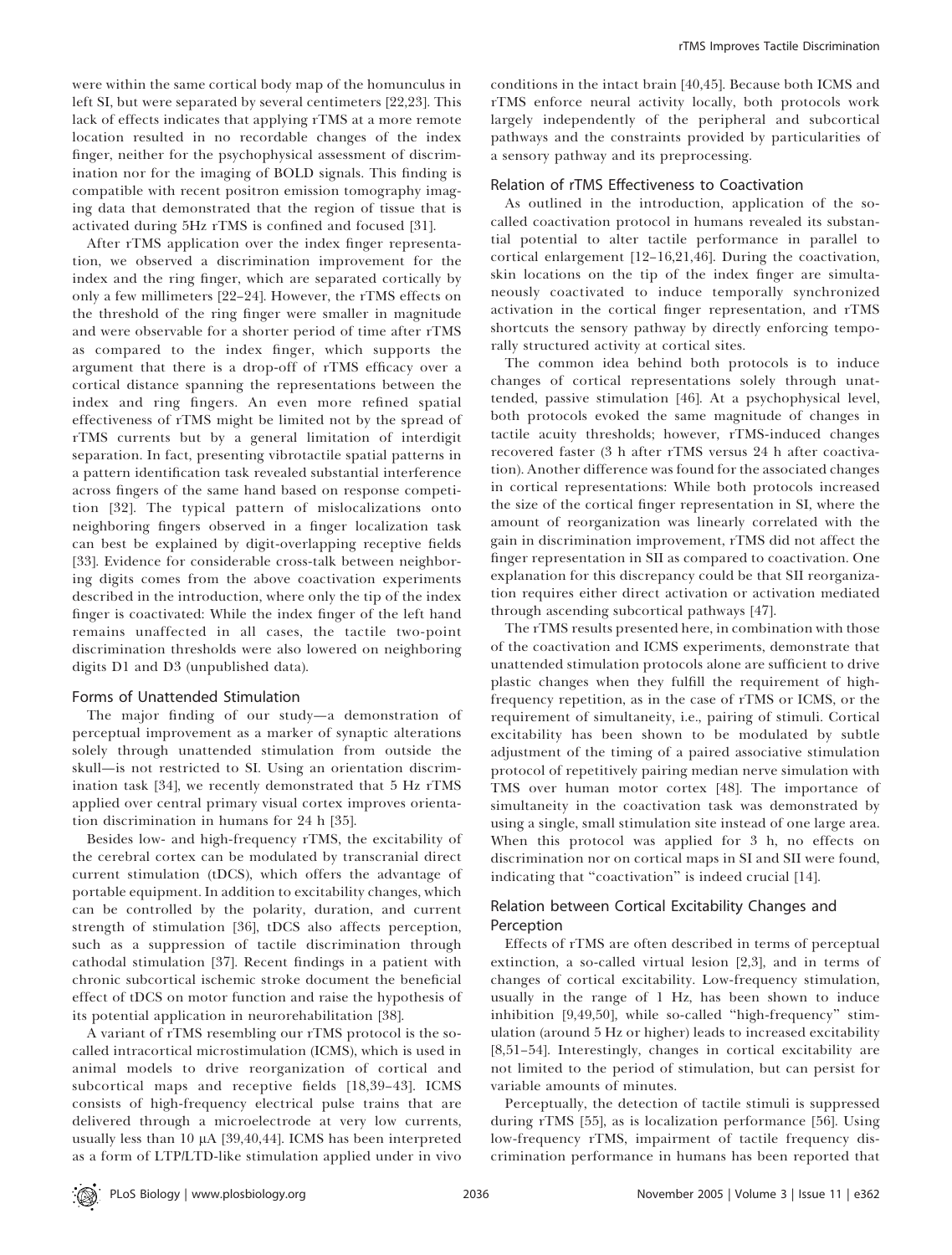outlasted the stimulation period by maximally 10 min, while the duration of impairment was correlated with the duration of rTMS application [57]. Similar short-lasting effects on tactile performance were described after 0.9 Hz rTMS applied over sensorimotor cortex [58]. These authors reported a transient increase of touch thresholds for several minutes, but no changes in two-point discrimination or median nerve somatosensory evoked potentials. Given the low frequency rTMS-induced effects on cortical excitability through increased inhibition, the reported impairment of tactile performance might be related to the LTD-like processes evoked. In contrast, low-frequency rTMS effects appear to be more complex. In the language domain, it was recently shown that 1 Hz rTMS can temporarily impair or improve language processing, depending on the cortical area stimulated [59].

Signatures of LTP-like processes include an enhancement of cortical excitability. Using a paired pulse protocol of median nerve stimulation, we have recently demonstrated that, after applying the same 5 Hz rTMS protocol as described here, enhanced cortical excitability persisted for more than 1 h, as indicated by a reduced paired pulse inhibition recorded over SI median nerve representation [20]. Accordingly, the described improvement of two-point discrimination performance after 5 Hz rTMS was probably based on processes that involve increased cortical excitability.

### Excitability Versus Learning

Are our findings a mere consequence of excitability changes, or do they represent a form of learning? At a cellular level, the use of electrical stimulation of defined temporal statistics is surprisingly effective to induce persistent changes in synaptic transmission. Depending on the frequency of stimulation, specific forms of long-term changes of synaptic efficacy can be established such as LTP or LTD [60–62]. Although stimulation protocols of that kind are unrelated to any task, and do not require forms of attention, reinforcement, training or behavioral information, the results derived from such studies were instrumental in providing insight not only into mechanisms of plasticity, but also into processes related to learning and memory [63,64]. Recently it was demonstrated that a classic theta burst stimulation protocol used to induce LTP/LTD in brain slices can be adapted to a TMS protocol to rapidly produce long-lasting (up to 1 h), reversible effects on motor cortex physiology and behavior [65]. Accordingly, we suggest that the outcome of the 5 Hz TMS application represents a form of learning rather than the consequence of cortical excitability changes.

We conclude that 5 Hz rTMS results in a restructuring of the stimulated cortical networks, which leads to changes in synaptic efficacy and cortical excitability, which in turn modifies the way sensory information is processed. Most notably, these changes do not leave the network in a disorganized state, but on the contrary lead to the emergence of a different, yet organized and meaningful behavior as indicated by the improvement of discrimination performance. What (among other issues) remains to be clarified are the underlying properties and processes that enable cortical networks to stabilize after being modified through TMS pulses without behavioral or contextual information into new organized states mediating better performance.

Our results add to the view that primary sensory areas play a crucial role in perceptual learning [66–69]. Recently, single-

pulse TMS has been shown to disrupt a working memory task of frequency discrimination in humans [70]. These results were taken as an indication that the primary sensory cortex seems to act not only as an on-line processor but also as a transient storage site for information that contributes to working memory [70]. Our present findings go one step further: By applying a stimulation protocol of rTMS (which resembles those used in brain slices to induce synaptic plasticity) presented from outside directly to selected brain regions, we can induce plasticity processes that resemble learning in some key aspects. As a result, cortical representations in human SI enlarge, thereby improving individual perceptual abilities.

## Materials and Methods

Experimental schedule. A total of 49 right-handed individuals (19 males; mean age  $\pm$  standard deviation = 31.6  $\pm$  3.7 y) participated in this study, which was performed in accordance with the Declaration of Helsinki. For an overview of participants' assignments to different tests, see Table 1. All participants gave their written informed consent, and the protocol was approved by the local ethical committee of the Ruhr-University Bochum. In most experiments (see below), the cortical representation of the index finger of the right hand in the left SI was used for rTMS. To obtain a stable baseline of discrimination, we tested the participants on five consecutive sessions on the right index finger (see Figure 1). Sessions were statistically analyzed for stability (ANOVA). In the fifth session, the thresholds of the left index finger were additionally measured. Previous studies had shown that this initial task familiarization completely generalizes to the other fingers [11–15]. After assessment of thresholds of both fingers (pre-rTMS condition), participants were subjected to functional magnetic resonance imaging (fMRI) measurements to obtain the pre-rTMS activation pattern. Then rTMS was applied. Discrimination performance of the index fingers was retested starting about 5 min after the termination of rTMS (post-rTMS condition). Then fMRI measurements were repeated to measure post-rTMS activation pattern. Recovery of threshold was assessed 45, 90, and 135 min after termination of rTMS. Recovery of BOLD effects was measured 3 h after termination of rTMS. Additional controls consisted of measuring discrimination thresholds for the ring finger, measuring BOLD activity and thresholds of each index finger after rTMS over the lower leg representation, or after sham stimulation.

Measurement of two-point discrimination thresholds. Tactile twopoint discrimination thresholds of the tips of the index fingers were assessed using the method of constant stimuli as described previously [11–13,15]. Seven pairs of needles (diameter 200 microns) separated by 0.7, 1.0, 1.3, 1.6, 1.9, 2.2, and 2.5 mm were used. In addition, zero distance was tested with a single needle. The participants had been instructed that there were single needle presentations for control, but not how often. No feedback was given. The needles were mounted on a rotatable disc that allowed rapid switching between distances. To accomplish a uniform and standardized type of stimulation, the disc was installed in front of a plate that could be moved up and down. The arm and fingers of the participants were fixated on the plate, and participants were then asked to move the arm down. The downmovement was arrested by a stopper at a fixed position above the needles. The test finger was held in a hollow containing a small hole through which the finger touched the needles at approximately the same indentations in each trial. Each distance of the needles was tested ten times in randomized order, resulting in 80 single trials per session. The participant had to decide immediately whether the sensation was of one or two tips by answering "one" or "two." The summed responses were plotted against distance as a psychometric function for absolute threshold, fitted by a binary logistic regression (SPSS, Chicago, Illinois, United States). Threshold was taken from the fit at the distance where 50% correct responses was reached.

Repetitive rTMS. A MAGSTIM Rapid Stimulator (Magstim, Whitland, Dyfed, UK) connected to an eight-shaped coil was used for application of rTMS [20,71]. During the rTMS sessions, participants were seated in a comfortable chair and wore a tightfitted cap with a 1-cm grid referenced to the vertex (Cz). Motor thresholds (MTs) were measured at the relaxed first dorsal interosseous (FDI) muscle of the right hand using single-pulse TMS [20,46,71]. The FDI representation was identified at the position at which TMS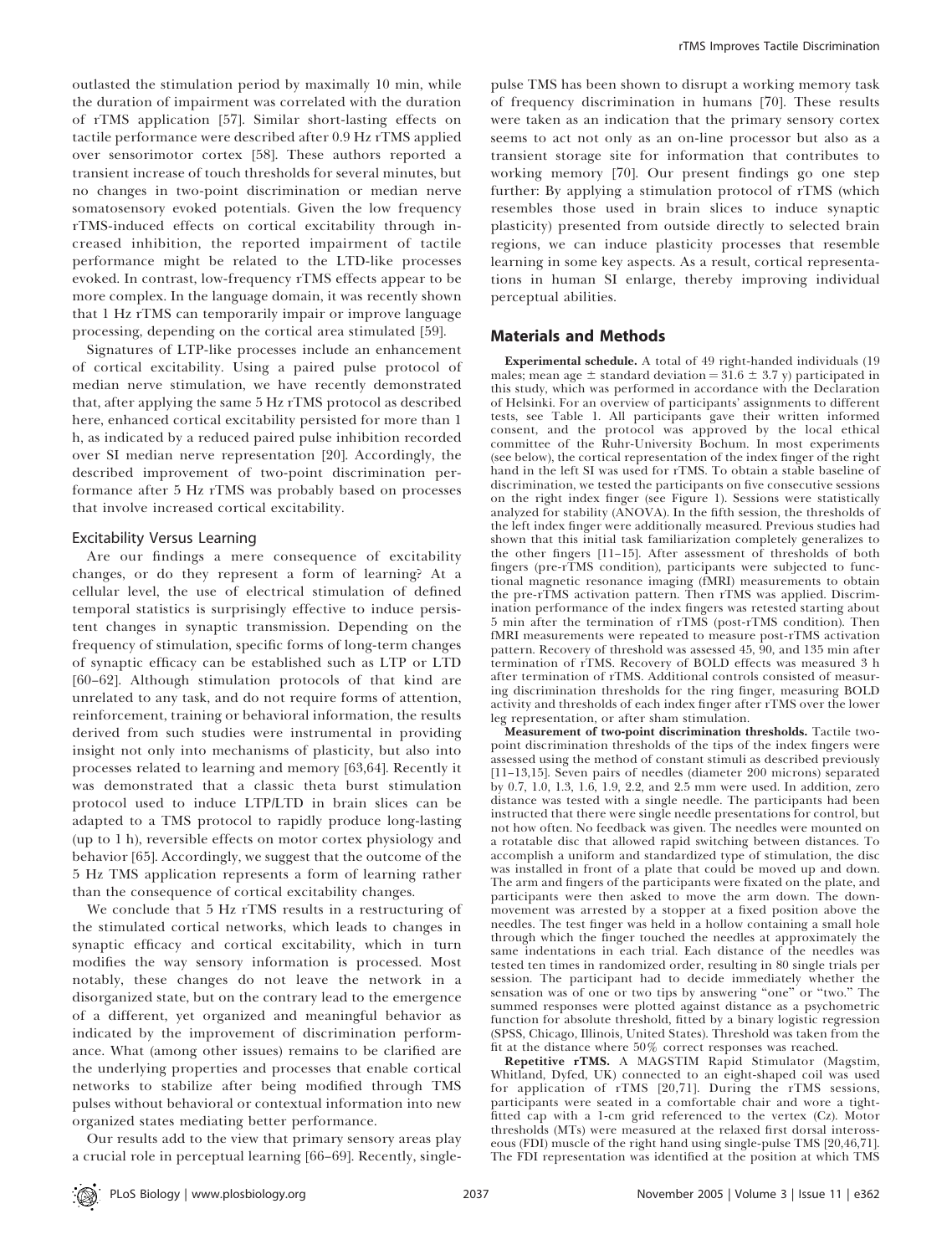| <b>Table 1.</b> Summary of Experiment Participants |                                        |                     |                         |                        |                                   |                                   |
|----------------------------------------------------|----------------------------------------|---------------------|-------------------------|------------------------|-----------------------------------|-----------------------------------|
| <b>Experimental Test</b>                           | <b>Pre-Post Comparison<sup>a</sup></b> |                     | Recovery at 45-135 min: | Recovery at 3 h:       | Leg:                              | Sham:                             |
|                                                    | <b>Right D2</b>                        | Left D <sub>2</sub> | Right $D2+D4^b$         | Right D <sub>2</sub> c | Right D <sub>2</sub> <sup>d</sup> | Right D <sub>2</sub> <sup>e</sup> |
| <b>Discrimination</b>                              | $1 - 33(33)$                           | $1 - 33(33)$        | $34 - 38(5)$            | $1-6(6)$               | $39-43(5)$                        | $44 - 49(6)$                      |
| fMRI                                               | 1–12 (12)                              | $1 - 12(12)$        | ND.                     | $1-6(6)$               | $39 - 43(5)$                      | $44 - 48(5)$                      |

Table 1. Summary of Experiment Participants

Breakdown of the 49 participants (numbered 1–49) in the different experiments. Numbers in parentheses give the total number of participants for each experiment.

a<br>
alndividuals that participated in the assessing of rTMS effects through a pre-post comparison for the left and right D2.

<sup>b</sup>Assessment of recovery for the right D2 and D4 between 45 and 135 min after termination of rTMS.

<sup>c</sup>Assessment of recovery for the right D2 3 h after termination of rTMS. <sup>d</sup>Assessment of effects for the right D2 after rTMS over lower leg representation.

eAssessment of effects for the right D2 after sham rTMS.

ND, no data.

DOI: 10.1371/journal.pbio.0030362.t001

induced highest motor-evoked potentials (MEPs). MT was defined as the lowest intensity capable of evoking five out of ten MEPs with an amplitude of at least 50  $\mu$ V. To position the coil over the right index finger representation in the left SI, the coil was moved in accordance with Maldjian et al. [24], 1–2 cm posterior in parasagittal direction to a position, where participants reported detectable sensations in their right index finger induced by single pulse TMS (intensity 90% of the MT) such as tickling or prickling [71]. Sensations such as tingles evoked by direct activation of SI might be analogous to phosphenes, which can be induced by direct activation of visual cortex [72]. However, although the focus of stimulation was clearly remote from MI, direct or indirect influences from MI activation can not be completely ruled out. rTMS intensity was set at 90% of the MT. During subsequent rTMS stimulation, surface electromyograms were recorded from the right FDI muscle. The spatial specificity of the rTMS effects was tested by applying rTMS over the right lower leg representation, using a similar localization as described above. First, the tibialis nerve representation was identified at the position at which single-pulse TMS induced highest evoked MEPs 1–2 cm lateral to Cz. To position the coil over the right lower leg representation in the left SI, the coil was moved 1–2 cm posterior in a parasagittal direction to a position where participants reported detectable sensations in their right lower legs induced by single-pulse TMS. rTMS intensity was set at 90% of the MT. During subsequent rTMS stimulation, surface electromyograms were recorded from the right tibial anterior muscle, while discrimination thresholds for both index fingers were measured.

TMS pulses in 25 trains were applied through the tangentially oriented coil with the grip pointing backward positioned over SI [20,71]. A train consisted of 50 single pulses of 5  $Hz$  lasting 10 s with an intertrain interval of 5 s. Five consecutive trains were grouped into one block. Between two subsequent blocks, a rest period of 1 min was interposed. Next, 45 min after the termination of this session, rTMS was repeated in a second session, with stimulation intensity, magnetic coil position, and parameter settings kept constant, resulting in a total of 2,500 TMS pulses. In the sham-rTMS condition, the coil was tilted 45° off the surface of the head, while only the edge of the coil touched the scalp. Generally, rTMS application was well tolerated in all participants, and no side effects could be observed.

fMRI scanning. fMRI measurement was performed with a wholebody 1.5 T scanner (Magnetom Symphony, Siemens, Germany) equipped with a high-power gradient-system (30 mT/m/s; SR 125 T/ m/s), using a standard imaging head coil. Procedures were the same as those described recently by Pleger and coworkers [14]. Generally, we used a block design without requiring the participants to perform any tasks during scanning. Behavioral testing was done separately before and after scanning. BOLD images were obtained with a singleshot SpinEcho-EPI sequence (TR 1,600 ms; TE 60 ms; matrix  $64 \times 64;$ FOV 224 mm; slice thickness 5 mm; gap between slices 1 mm; voxel  $3.5\text{ mm}\times3.5\text{ mm}\times5\text{ mm}$ ). We acquired  $16$  transaxial slices parallel to the AC-PC line, which covered the whole brain excluding cerebellum. For finger stimulation we used a TENS stimulator (Medicommerz, Kirchzarten, Germany) with conventional ring-electrodes mounted on the tip of the index finger (pulse duration 0.1 ms; repetition rate 3 Hz; stimulation intensity 2.5 times above threshold). Electrodes were removed between sessions, but position on the fingers were marked. Each activation study comprised nine blocks of rest and eight blocks of stimulation, each of which contained 40 scans. BOLD activation after electrical stimulation of the index finger of each hand was measured in separate sessions that were counterbalanced. Anatomical

images were acquired using an isotropic T1-3dGE (MPRAGE) sequence (TR 1,790 ms; TE 388 ms; matrix  $256 \times 256$ ; field of view 256 mm; slice thickness 1 mm; no gap; voxel size 1 mm  $\times$  1 mm  $\times$  1 mm) with 160 sagittally oriented slices covering the whole brain.

Data analysis. For preprocessing and statistical analysis of the fMRI data, we used the Statistical Parametric Mapping software package, version 99 (MATLAB, Mathworks, Natick, Massachusetts, United States). The first ten images of each fMRI session (690 images) were discarded from further analysis. First, all scans were realigned, and a mean image was formed in the process. Scans were resliced using Sinc interpolation. The individual three-dimensional datasets were normalized using the standard template of the Montreal Neurological Institute (MNI) (voxel size, 2  $\text{mm}^3$ ) to establish Talairach coordinates from the MNI data (http://www.mrc-cbu.cam.ac.uk/Common/People/ people-pages/Matthew.Brett.shtml). Scans were smoothed with a 6 mm (full-width half-maximum) isotropic, three-dimensional Gaussian filter. Statistical maps were calculated using a high-pass cut-off at 256 s, a hemodynamic response function (lowpass filter) and a threshold of  $p = 0.05$  (corrected for multiple comparisons). We calculated Statistic parametric maps (first-level analysis) for each individual and for each session using  $t$ -contrasts ( $t$ -test) of SPM contrast manager. For the topographic assignment of BOLD signals of the different measurements, we co-registered the mean image formed in a realignment procedure with the anatomic image from the T1-GE sequence scan. Generally, no region of interest analysis was used. Statistical parametric maps of group analysis were generated using the contrast files of the first-level analysis to identify localization, cluster-level, MNI coordinates, and size of activated patterns.

To evaluate differences of pre- and post-rTMS sessions, we performed a random-effect analysis using Student's paired t-test of right and left sides separately. Significance was determined using  $p =$ 0.001 for peak height and uncorrected for multiple comparisons. The effect of rTMS on BOLD signals was expressed by post-pre difference maps for each individual. To analyze the relationship between rTMSinduced changes in BOLD signals and the individual perceptual changes in discrimination thresholds, we performed a simple correlation analysis. The differences in thresholds before and after rTMS (post-pre) were inserted as covariates. Linear correlation analysis (Pearson) between individual pre- and post-rTMS maps were estimated using equal thresholds for all sessions ( $p = 0.05$ ; corrected for multiple comparisons).

# Acknowledgments

We would like to thank Gerd Böhmer, Dirk Jancke, Tobias Kalisch, and members of the Department of Neuroinformatics and Neurology labs for helpful discussion and advice on the manuscript. This work was supported by grants from the Deutsche Forschungsgemeinschaft (grant numbers DI 334/10–4, TE 315/2–1), the Institutes of Neuroinformatics and Neurology, and a predoctoral fellowship from the International Graduate School of Neuroscience at the Ruhr-University Bochum (to PR).

Competing interests. The authors have declared that no competing interests exist.

Author contributions. MT, PR, BP, and HRD conceived and designed the experiments. PR, BP, and AFF performed the experiments. PR, BP, AFF, and HRD analyzed the data. MT, PR, BP, PS, AFF, VN, and HRD contributed reagents/materials/analysis tools. MT, PR, BP and HRD wrote the paper.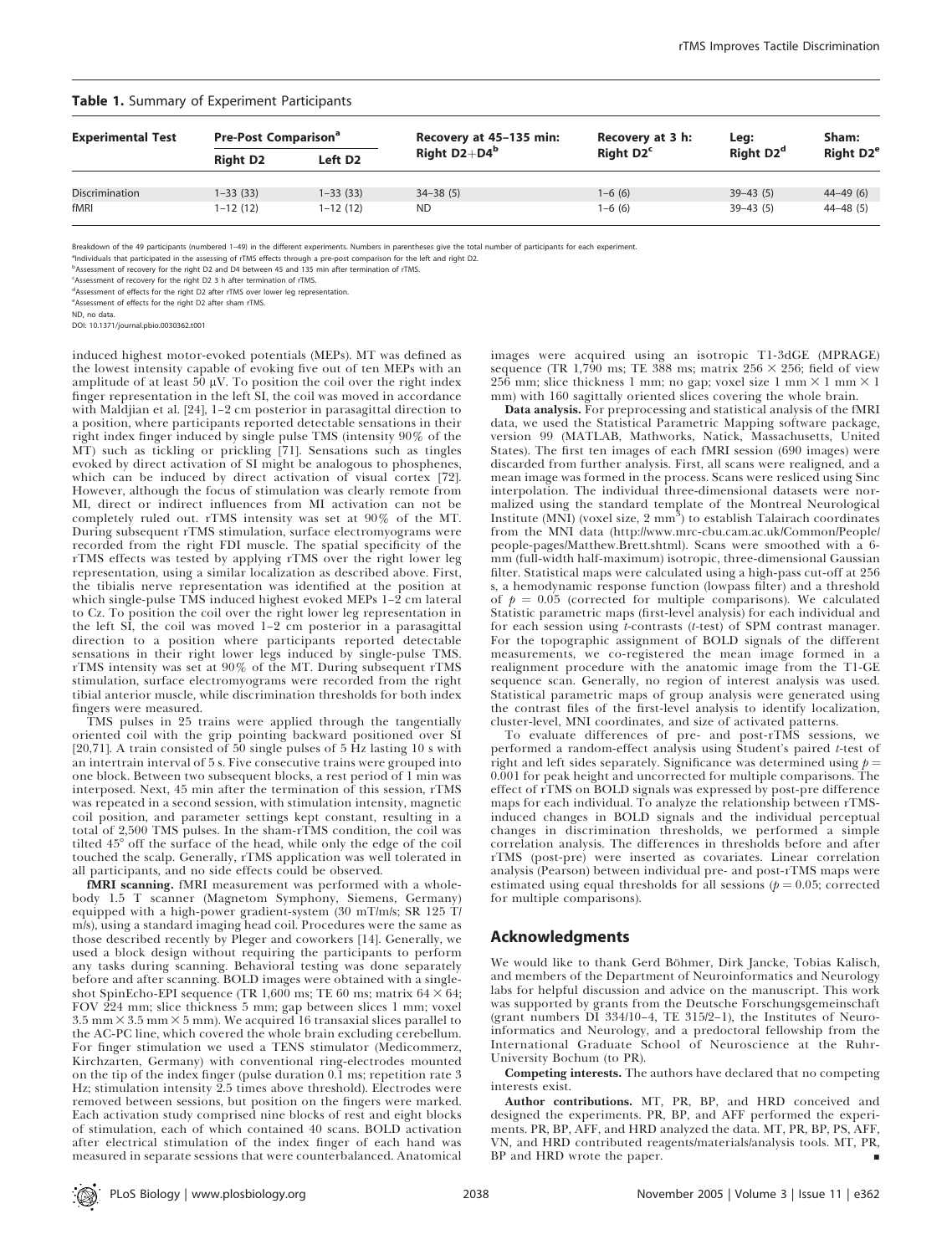#### References

- 
- rTMS Improves Tactile Discrimination

- 1. Grafman J, Wassermann E (1999) Transcranial magnetic stimulation can measure and modulate learning and memory. Neuropsychologia 37: 159–167.
- 2. Pascual-Leone A, Walsh V, Rothwell J (2000) Transcranial magnetic stimulation in cognitive neuroscience—Virtual lesion, chronometry, and functional connectivity. Curr Opin Neurobiol 10: 232–237.
- 3. Pascual-Leone A, Bartres-Faz D, Keenan JP (1999) Transcranial magnetic stimulation: Studying the brain-behaviour relationship by induction of ''virtual lesions.'' Philos Trans R Soc Lond B Biol Sci 354: 1229–1238.
- 4. Siebner HR, Rothwell J (2003) Transcranial magnetic stimulation: New insights into representational cortical plasticity. Exp Brain Res 148: 1–16.
- 5. Klein E, Kreinin I, Chistyakov A, Koren D, Mecz L, et al. (1999) Therapeutic efficacy of right prefrontal slow repetitive transcranial magnetic stimulation in major depression: A double-blind controlled study. Arch Gen Psychiatry 56: 315–320.
- 6. Kauffmann CD, Cheema MA, Miller BE (2004) Slow right prefrontal transcranial magnetic stimulation as a treatment for medication-resistant depression: A double-blind, placebo-controlled study. Depress Anxiety 19: 59–62.
- 7. Pascual-Leone A, Rubio B, Pallordo F, Catala MD (1996) Beneficial effect of rapid-rate transcranial magnetic stimulation of the left dorsolateral prefrontal cortex in drug resistant depression. Lancet 348: 233–237.
- 8. Pascual-Leone A, Valls-Sole J, Wassermann EM, Hallett M (1994) Responses to rapid-rate transcranial magnetic stimulation of the human motor cortex. Brain 117: 847–858.
- 9. Chen R, Classen J, Gerloff C, Celnik P, Wassermann EM, et al. (1997) Depression of motor cortex excitability by low-frequency transcranial magnetic stimulation. Neurology 48: 1398–1403.
- 10. Hebb D (1949) The organization of behavior. New York: Wiley. 335 p.
- 11. Godde B, Spengler F, Dinse HR (1996) Associative pairing of tactile stimulation induces somatosensory cortical reorganization in rats and humans. Neuroreport 8: 281–285.
- 12. Godde B, Stauffenberg B, Spengler F, Dinse HR (2000) Tactile coactivationinduced changes in spatial discrimination performance. J Neurosci 20: 1597–1604.
- 13. Pleger B, Dinse HR, Ragert P, Schwenkreis P, Malin JP, et al. (2001) Shifts in cortical representations predict human discrimination improvement. Proc Natl Acad Sci U S A 98: 12255–12260.
- 14. Pleger B, Foerster AF, Ragert P, Dinse HR, Schwenkreis P, et al. (2003) Functional imaging of perceptual learning in human primary and secondary somatosensory cortex. Neuron 40: 643–653.
- 15. Dinse HR, Ragert P, Pleger B, Schwenkreis P, Tegenthoff M (2003) Pharmacological modulation of perceptual learning and associated cortical reorganization. Science 301: 91–94.
- 16. Hodzic A, Veit R, Karim AA, Erb M, Godde B (2004) Improvement and decline in tactile discrimination behavior after cortical plasticity induced by passive tactile coactivation. J Neurosci 24: 442–446.
- 17. Ragert P, Schmidt A, Altenmuller E, Dinse HR (2004) Superior tactile performance and learning in professional pianists: Evidence for metaplasticity in musicians. Eur J Neurosci 19: 473–478.
- 18. Dinse HR, Merzenich MM (2002) Adaptation of inputs in somatosensory system. Fahle M, Poggio T, editors. Perceptual learning. Cambridge (Massachusetts): MIT Press. pp. 19–42.
- 19. Watanabe T, Nanez JE, Sasaki Y (2001) Perceptual learning without perception. Nature 413: 844–848.
- 20. Ragert P, Becker M, Tegenthoff M, Pleger B, Dinse HR (2004) Sustained increase of somatosensory cortex excitability by 5 Hz repetitive transcranial magnetic stimulation studied by paired median nerve stimulation in humans. Neurosci Lett 356: 91–94.
- 21. Dinse HR, Ragert P, Pleger B, Schwenkreis P, Tegenthoff M (2003) GABAergic mechanisms gate tactile discrimination learning. Neuroreport 14: 1747–1751.
- 22. Yang TT, Gallen CC, Schwartz BJ, Bloom FE (1993) Noninvasive somatosensory homunculus mapping in humans by using a large-array biomagnetometer. Proc Natl Acad Sci U S A 90: 3098–3102.
- 23. Nakamura A, Yamada T, Goto A, Kato T, Ito K, et al. (1998) Somatosensory homunculus as drawn by MEG. Neuroimage 7: 377–386.
- 24. Maldjian JA, Gottschalk A, Patel RS, Detre JA, Alsop DC (1999) The sensory somatotopic map of the human hand demonstrated at 4 Tesla. Neuroimage 10: 55–62.
- 25. Classen J, Knorr U, Werhahn KJ, Schlaug G, Kunesch E, et al. (1998) Multimodal output mapping of human central motor representation on different spatial scales. J Physiol 512: 163–179.
- 26. Talairach J, Tournoux P (1988) Co-planar stereotaxic atlas of the human brain. Stuttgart (Germany): Thieme. 122 p.
- 27. Recanzone GH, Merzenich MM, Jenkins WM, Grajski KA, Dinse HR (1992) Topographic reorganization of the hand representation in cortical area 3b owl monkeys trained in a frequency-discrimination task. J Neurophysiol 67: 1031–1056.
- 28. Recanzone GH, Schreiner CE, Merzenich MM (1993) Plasticity in the frequency representation of primary auditory cortex following discrimination training in adult owl monkeys. J Neurosci 13: 87–103.
- 29. Schambra HM, Sawaki L, Cohen LG (2003) Modulation of excitability of

human motor cortex (M1) by 1 Hz transcranial magnetic stimulation of the contralateral M1. Clin Neurophysiol 114: 130–133.

- 30. Kobayashi M, Hutchinson S, Theoret H, Schlaug G, Pascual-Leone A (2004) Repetitive TMS of the motor cortex improves ipsilateral sequential simple finger movements. Neurology 62: 91–98.
- 31. Siebner HR, Peller M, Willoch F, Minoshima S, Boecker H, et al. (2000) Lasting cortical activation after repetitive TMS of the motor cortex: A glucose metabolic study. Neurology 54: 956–963.
- 32. Craig JC, Qian X (1997) Tactile pattern perception by two fingers: Temporal interference and response competition. Percept Psychophys 59: 252–265.
- 33. Schweizer R, Braun C, Fromm C, Wilms A, Birbaumer N (2001) The distribution of mislocalizations across fingers demonstrates traininginduced neuroplastic changes in somatosensory cortex. Exp Brain Res 139: 435–442.
- 34. Schoups AA, Vogels R, Orban GA (1995) Human perceptual learning in identifying the oblique orientation: Retinotopy, orientation specificity and monocularity. J Physiol 483: 797–810.
- 35. Klaes C, Ragert P, Jancke DE, Tegenthoff M, Dinse HR (2003) rTMS induced improvement of human orientation discrimination. Soc Neurosci Abstr 911: 22.
- 36. Nitsche MA, Fricke K, Henschke U, Schlitterlau A, Liebetanz D, et al. (2003) Pharmacological modulation of cortical excitability shifts induced by transcranial direct current stimulation in humans. J Physiol 553: 293–301.
- 37. Rogalewski A, Breitenstein C, Nitsche MA, Paulus W, Knecht S (2004) Transcranial direct current stimulation disrupts tactile perception. Eur J Neurosci 20: 313–316.
- 38. Hummel F, Cohen LG (2005) Improvement of motor function with noninvasive cortical stimulation in a patient with chronic stroke. Neurorehabil Neural Repair 19: 14–19.
- 39. Nudo RJ, Jenkins WM, Merzenich MM (1990) Repetitive microstimulation alters the cortical representation of movements in adult rats. Somatosens Mot Res 7: 463–483.
- 40. Recanzone GH, Merzenich MM, Dinse HR (1992) Expansion of the cortical representation of a specific skin field in primary somatosensory cortex by intracortical microstimulation. Cereb Cortex 2: 181–196.
- 41. Dinse HR, Godde B, Hilger T, Haupt SS, Spengler F, et al. (1997) Short-term functional plasticity of cortical and thalamic sensory representations and its implication for information processing. Adv Neurol 73: 159–178.
- 42. Dinse HR, Böhmer G (2002) Plastic-adaptive properties of cortical areas. In: Schütz A, Miller R, editors. Cortical areas: Unity and diversity. London: Taylor and Francis. pp. 311–348
- 43. Godde B, Leonhardt R, Cords SM, Dinse HR (2002) Plasticity of orientation preference maps in the visual cortex of adult cats. Proc Natl Acad Sci U S A 99: 6352–6357.
- 44. Stoney SD Jr., Thompson WD, Asanuma H (1968) Excitation of pyramidal tract cells by intracortical microstimulation: Effective extent of stimulating current. J Neurophysiol 31: 659–669.
- 45. Heusler P, Cebulla B, Boehmer G, Dinse HR (2000) A repetitive intracortical microstimulation pattern induces long-lasting synaptic depression in brain slices of the rat primary somatosensory cortex. Exp Brain Res 135: 300–310.
- 46. Dinse HR, Kalisch T, Ragert P, Tegenthoff M (2005) Improving haptic perfromance in normal and impaired human populations through unattended activation-based learning. Transaction Appl Perc 2: 71–88.
- 47. Karhu J, Tesche CD (1999) Simultaneous early processing of sensory input in human primary (SI) and secondary (SII) somatosensory cortices. J Neurophysiol 81: 2017–2025.
- 48. Wolters A, Sandbrink F, Schlottmann A, Kunesch E, Stefan K, et al. (2003) A temporally asymmetric Hebbian rule governing plasticity in the human motor cortex. J Neurophysiol 89: 2339–2345.
- 49. Boroojerdi B, Prager A, Muellbacher W, Cohen LG (2000) Reduction of human visual cortex excitability using 1-Hz transcranial magnetic stimulation. Neurology 54: 1529–1531.
- 50. Muellbacher W, Ziemann U, Boroojerdi B, Hallett M (2000) Effects of lowfrequency transcranial magnetic stimulation on motor excitability and basic motor behavior. Clin Neurophysiol 111: 1002–1007.
- 51. Berardelli A, Inghilleri M, Rothwell JC, Romeo S, Curra A, et al. (1998) Facilitation of muscle evoked responses after repetitive cortical stimulation in man. Exp Brain Res 122: 79–84.
- 52. Peinemann A, Lehner C, Mentschel C, Munchau A, Conrad B, et al. (2000) Subthreshold 5-Hz repetitive transcranial magnetic stimulation of the human primary motor cortex reduces intracortical paired-pulse inhibition. Neurosci Lett 296: 21–24.
- 53. Wu T, Sommer M, Tergau F, Paulus W (2000) Lasting influence of repetitive transcranial magnetic stimulation on intracortical excitability in human subjects. Neurosci Lett 287: 37–40.
- 54. Di Lazzaro V, Oliviero A, Mazzone P, Pilato F, Saturno E, et al. (2002) Shortterm reduction of intracortical inhibition in the human motor cortex induced by repetitive transcranial magnetic stimulation. Exp Brain Res 147: 108–113.
- 55. Cohen LG, Bandinelli S, Sato S, Kufta C, Hallett M (1991) Attenuation in detection of somatosensory stimuli by transcranial magnetic stimulation. Electroencephalogr Clin Neurophysiol 81: 366–376.
- 56. Seyal M, Siddiqui I, Hundal NS (1997) Suppression of spatial localization of